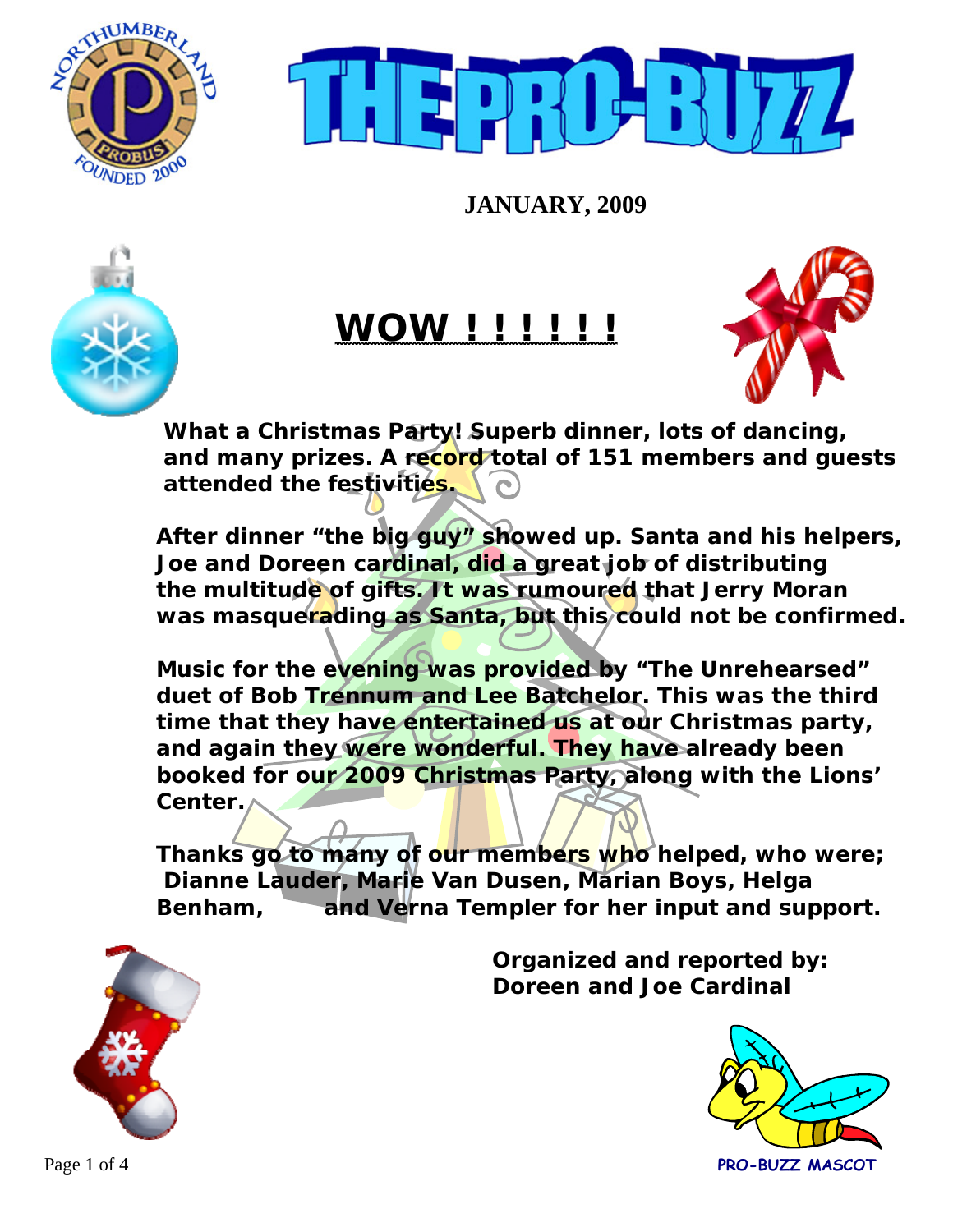### **MEETING SPEAKERS**

#### **Thursday, January 8th**

 **Al Briscoe and His Steel Guitars – Presentation on Steel Guitars and a Concert on his Guitar.** 

**Thursday, January 22nd Randy Bird – Training of Wild Mustangs with Videos of His Work with Horses.** 

#### **Thursday, February 12th**

 **Bob Pearson – PowerPoint Presentation on "Routes to Learning Canada".** 

### **Provided by: Ron Templer**

### **COMING EVENTS**

- **Dinner Theater** "On Golden Pond" Friday, February 6<sup>th</sup> Best Western Hotel \$33.75 - John Winkworth and our own Betsey Stanley are featured performers – See Marg Madsen for reservations.
- **Bowling Tournament** Monday, February 2<sup>nd</sup> Bowling at North Shore Lanes \$10 Lunch at Cobourg Legion \$15 – Organized by the Port Hope Probus Club.
- **Andre Rieu** Air Canada Center Friday, April 17<sup>th</sup> Still Trying to Obtain Tickets If Tickets become available, are you Interested?
- **Spring Fling** Wednesday, May 20<sup>th</sup> Colborne Keeler Center Cobourg Probus Club will host this event – \$35 – Speaker is William Thomas, a humourist who is a radio and TV commentator and author - More details to follow as they become available.
- **Golf Trip** Sometime during the last week of May The location will be Buckhorn Fred Cooke is the Organizer - More detail to follow next month.

Provided By: **Verna Templer** 

### LUNCH BUNCH

### **Thursday, January 22 @ The Buttermilk Café**

Provided by: **Marcie Polson** 

### **VOLUNTEERS REQUESTED**

Two Members are needed to co-ordinate a simple celebration at our next meeting on Thursday, January  $22^{nd}$ . Archie McGeachie is ready with his pipes

A committee is needed for the Valentines Party at our February  $12^{\text{th}}$  Meeting, which will include a luncheon at the Lions' Center.

See **Verna Templer** if you would like to help with either of these events.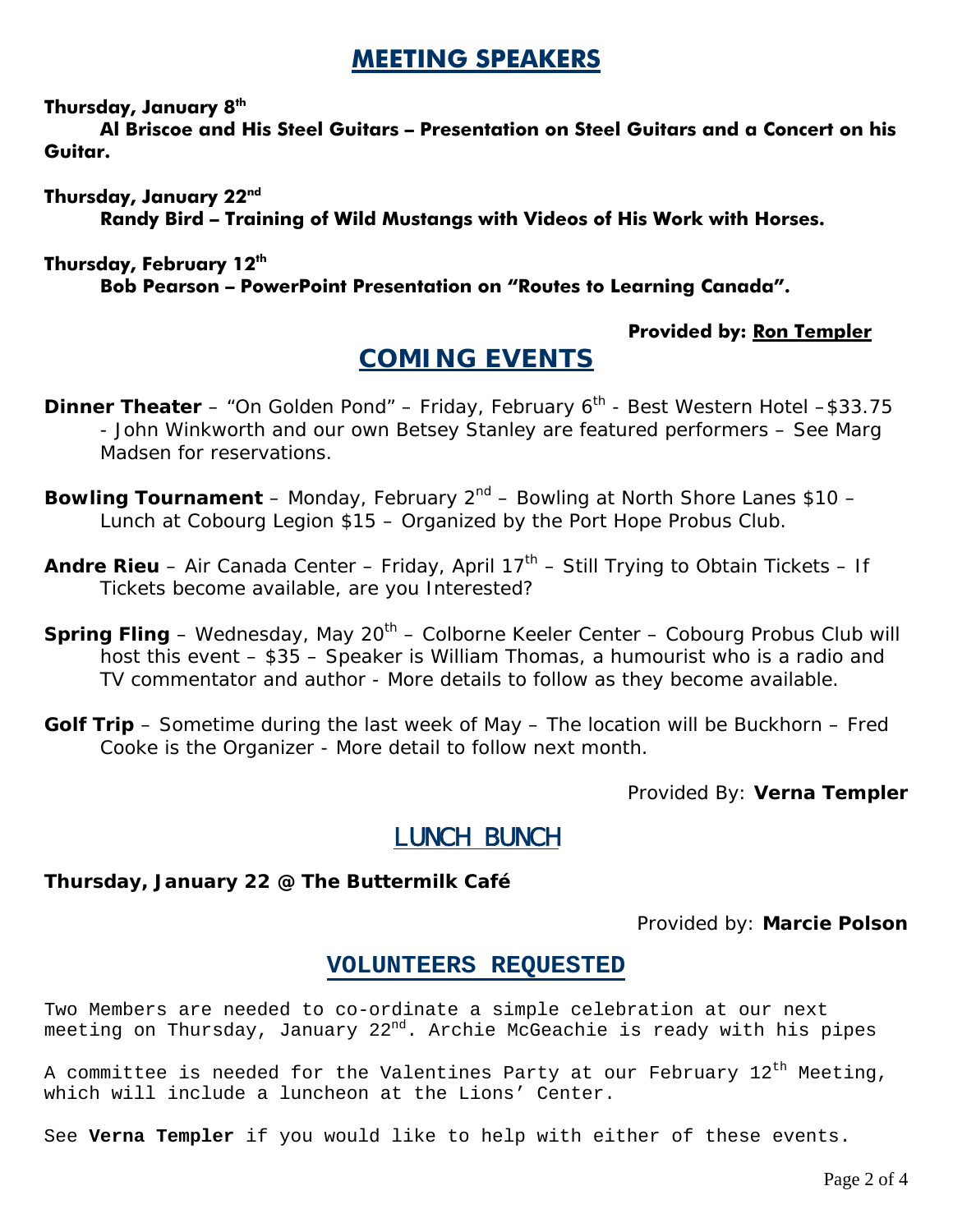## **GOLF BALLS & BUTTERCUPS**

Toward the end of the golf course, Dave hit his golf ball into the woods. He found it in a patch of pretty yellow buttercups. Trying to get the ball back into play, he ended up thrashing just about every buttercup in the patch.

All of a sudden, POOF! In a flash and puff of smoke, a little old woman appeared. She said, 'I'm Mother Nature! Do you know how long it took me to make those buttercups?

Just for doing what you have done, you won't have any butter for your popcorn for the rest of your life; better still, you won't have any butter for your toast for the rest of your life... As a matter of fact, you'll never have any butter for anything the rest of your life!!! Then, POOF! . . . She was gone!

After Dave recovered from the shock, he hollered for his friend Darrel, 'Darrel, where are you? 'Darrel yells back 'I'm over here in the pussy willows.

Dave shouts back, **'DON'T SWING DARREL, FOR THE LOVE OF GOD, DON'T SWING!!!'**

### **GRANDMAS DON'T KNOW EVERYTHING...**

Little Tony was 9 years old and was staying with his grandmother for a few days. He'd been playing outside with the other kids for a while, when he came into the house and asked her: 'Grandma, what's that called when two people sleep in the same room, and one is on top of the other?'

She was a little taken aback, but she decided to tell him the truth. 'It's called sexual intercourse, darling.' Little Tony said, 'Oh, OK,' and went back outside to play with the other kids.

A few minutes later he came back in and said angrily, 'Grandma, it isn't called sexual intercourse. **It's called Bunk Beds**, and Jimmy's mom wants to talk to you.'

### **IS SHE DEAD OR DID SHE JUST LEAVE ????**

There were two old men sitting on a park bench talking. One old man asked the other, "How is your wife?" Second old man replied, "I think she may be Dead!" First old man, "What do you mean you think she is DEAD?"

Second old man, "Well.... the sex is the same, but the dishes are starting to pile up."

Provided by: **Pamela Jackson** 

### **IMPORTANT NOTICE ABOUT THE RISE IN ENERGY COSTS**

Due to recent budget cuts and the rising cost of electricity, gas, and oil.......and the despair with the stock market.... **the Light at the End of the Tunnel** has been turned off.

We apologize for the inconvenience.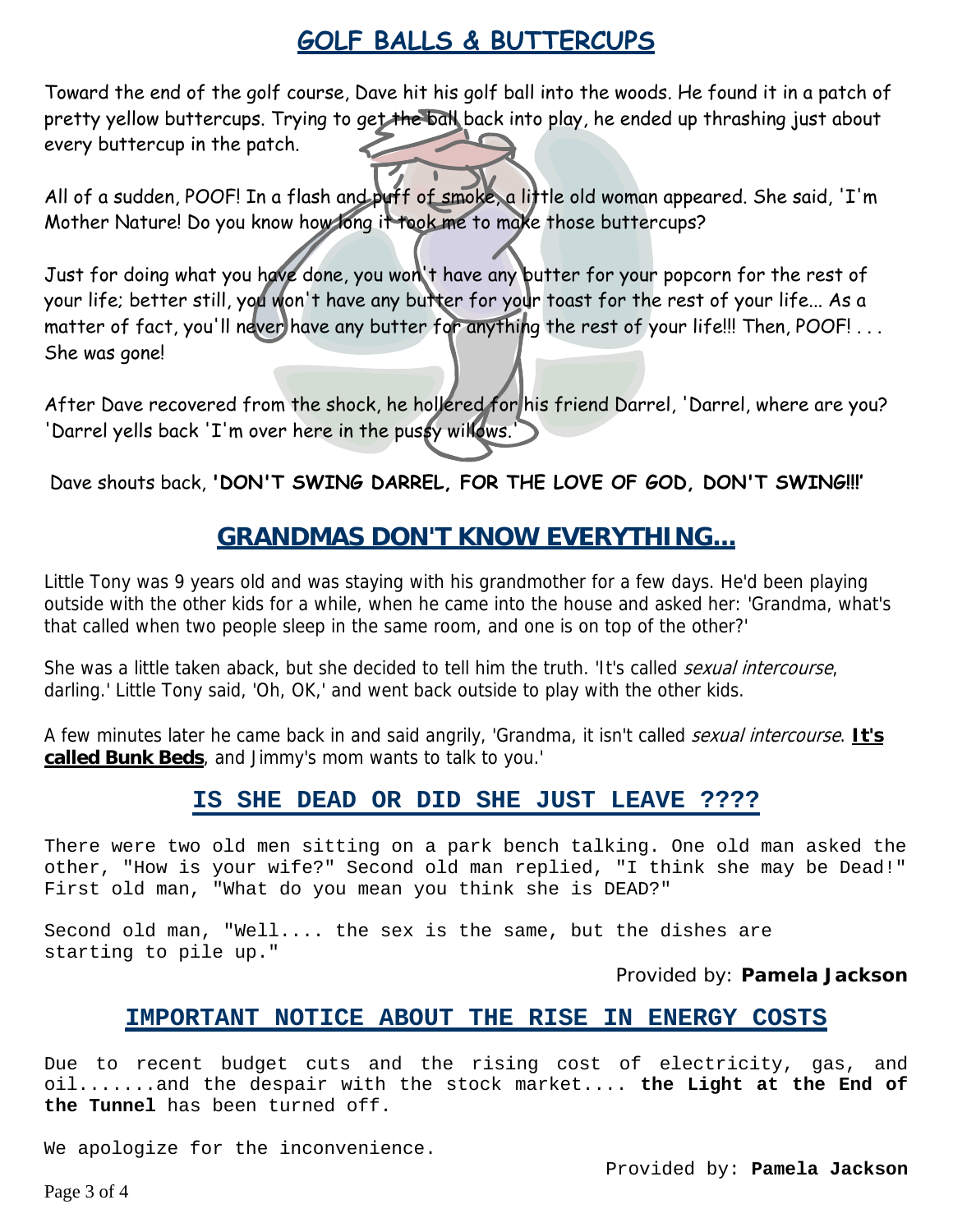### **PRO-BUZZ QUESTIONNAIRE**

It is important that our Newsletter provides effective and relevant communication for our Club, and the purpose of this Questionnaire is to obtain candid feedback from our members. Your comments and suggestions will be seriously considered for making improvements to our Pro-Buzz. Please take the time to complete the following and return it to your Pro-Buzz Editor. Your help in this regard will be greatly appreciated.

#### **CURRENT PRO-BUZZ EDITIONS**

What features **do you like** about the present Pro-Buzz format and articles?

| What features do you not like about the present Pro-Buzz format and articles?             |  |
|-------------------------------------------------------------------------------------------|--|
| <b>TURE PRO-BUZZ EDITIONS</b>                                                             |  |
| What changes would you suggest that we make to future editions of our Pro-Buzz?           |  |
| What additional features and subjects would you suggest to incorporate into our Pro-Buzz? |  |
| <b>OTHER</b>                                                                              |  |
| Include any other comments and suggestions which you believe would improve our Pro-Buzz.  |  |

#### **SEARCH FOR A NEW PRO-BUZZ EDITOR**

|                      | Would you be willing to becoming the Editor of the Pro-Buzz, when our current editor becomes President in |
|----------------------|-----------------------------------------------------------------------------------------------------------|
| September, 2009? Yes | $N_{\rm O}$                                                                                               |

\_ \_ \_ \_ \_ \_ \_ \_ \_ \_ \_ \_ \_ \_ \_ \_ \_ \_ \_ \_ \_ \_ \_ \_ \_ \_ \_ \_ \_ \_ \_ \_ \_ \_ \_ \_ \_ \_ \_ \_

Do you know of any of our members who may be interested in becoming the Editor of the Pro-Buzz? Member Name:

Note: A group of two or three members could be considered for this function.

Signed (Optional) \_\_\_\_\_\_\_\_\_\_\_\_\_\_\_\_\_\_\_\_\_\_\_\_\_\_\_\_\_\_\_\_\_\_\_\_\_\_\_\_\_

Insert